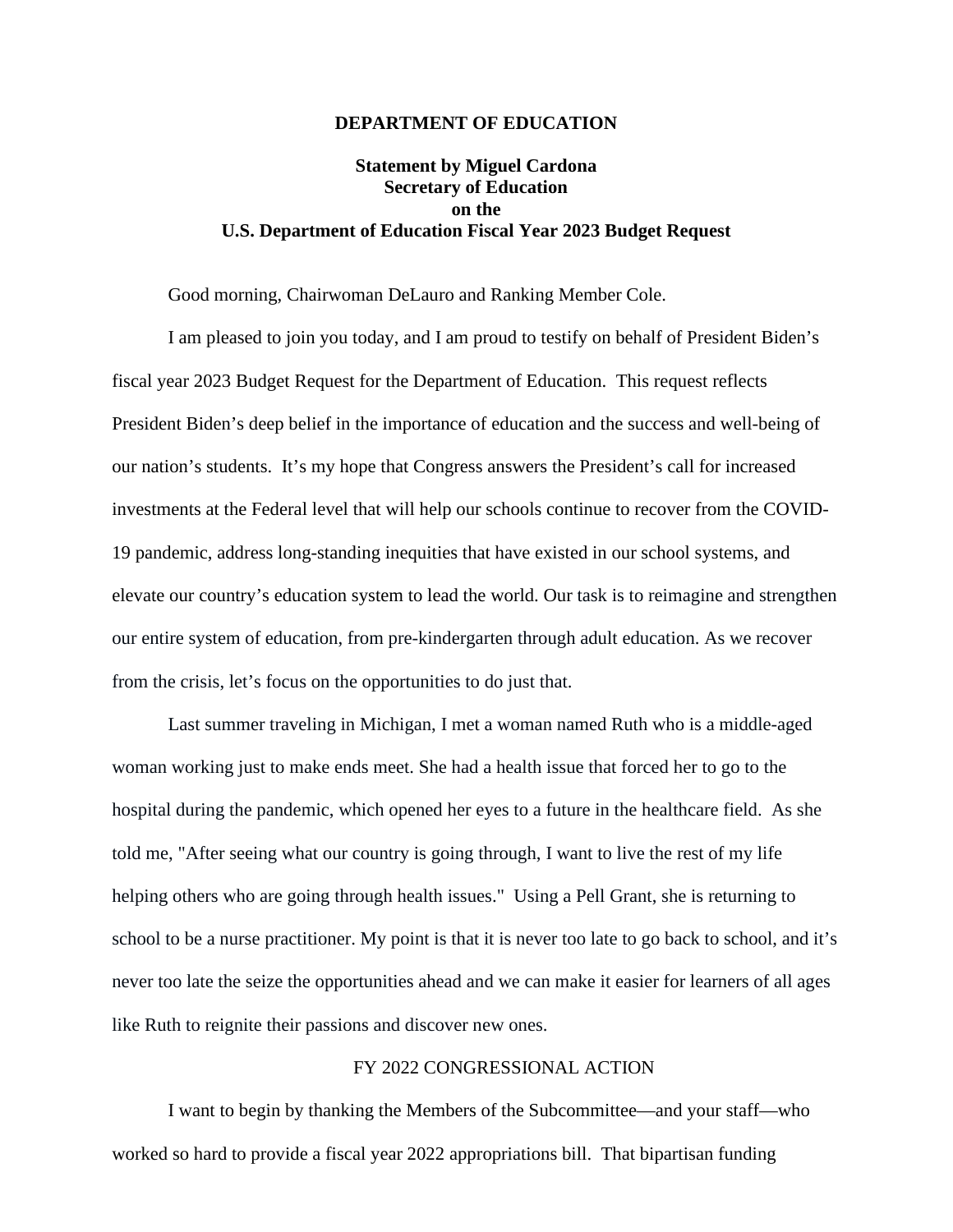package delivers for our students and families by making essential investments in our schools and building on a cornerstone of the Biden-Harris Administration—keeping equity at the center of all we do. This bill includes an important commitment, shared by President Biden, to significantly increase funding for the Title I program by providing \$17.5 billion in funding, a \$1 billion increase. This is the largest increase for Title I in over a decade and an important first step that we look forward to working with you to build upon. The bipartisan package makes important strides to meet the needs of the whole child, to support effective teaching and learning, and to strengthen and diversify the educator pipeline. The 2022 appropriations bill also makes college more affordable by increasing the maximum Pell Grant by \$400, which is a down payment on the President's call to double Pell and will help more students pursue an education or training beyond high school. The President's 2023 Budget Request builds upon this legislation by increasing investments in our schools with high-poverty rates; helping meet the needs of students with disabilities and multilingual learners; and expanding access to postsecondary education and increasing college completion.

There is one technical detail that I would like the members of this Subcommittee to keep in mind when reviewing our fiscal year 2023 Budget Request. Due to the timing of the passage of the FY 2022 appropriations legislation, the baseline for our fiscal year 2023 request levels was the fiscal year 2021 enacted level and does not reflect final fiscal year 2022 appropriations action. A comparison of our request with actual fiscal year 2022 levels could suggest that we are proposing a number of decreases for fiscal year 2023, when that is not the case. On the contrary, our goal is to maintain and build on these critical investments. The Administration is excited about the support of Congress and the many increases provided to Department of Education funding in FY 2022. We look forward to working with Congress to provide technical assistance during upcoming FY 2023 appropriations action. The numbers I will be citing in my testimony today will mostly reflect differences between the fiscal year 2022 appropriation and our request.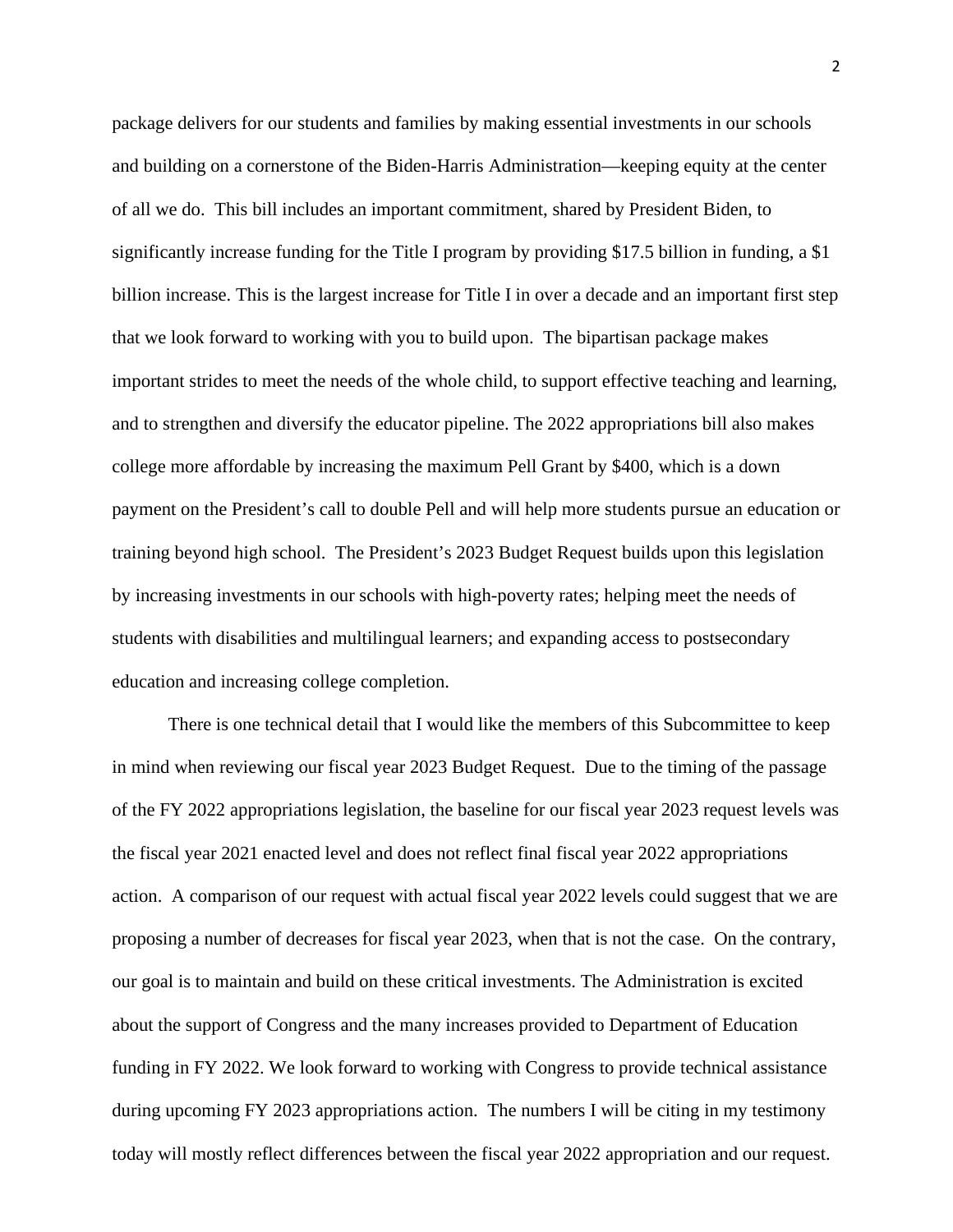#### DEPARTMENT OF EDUCATION FUNDING LEVELS

The President's fiscal year 2023 request calls for a significant increase in Federal support for education from birth through college and career. The proposed discretionary request is \$88.3 billion for Department of Education programs, an increase of almost \$12 billion over the fiscal year 2022 enacted level. The 2023 Budget would make historic investments in the Nation's future prosperity by prioritizing funding for five core themes that are at the heart of this Administration's vision for education in America: 1) Supporting Students Through Pandemic Response and Recovery Over the Long Term; 2) Boldly Addressing Opportunity and Achievement Gaps; 3) Supporting a Talented and Diverse Educator Workforce; 4) Making Higher Education Inclusive and Affordable; and 5) Building Pathways Through Postsecondary Education that Lead to Successful Careers.

# SUPPORTING STUDENTS THROUGH PANDEMIC RESPONSE AND RECOVERY

Even with 99 percent of schools open for full-time, in-person learning, many students continue to be affected by the pandemic. We know that in our communities most impacted by COVID, their recovery could take many years. Disruptions caused by the COVID-19 pandemic continue to take a toll on the academic success, and physical, social, emotional, and mental health of students. It has also taken a toll on the well-being of our educators and school staff. Responding to these needs can often be a challenge for many schools. For example, there continues to be a critical gap, that existed prior to and was only made worse by the pandemic, between the number of school-based health service providers needed and the number of such providers currently serving in our schools, particularly in school districts and schools with high rates of poverty. This is why the Budget includes a \$1 billion investment to bridge that gap through the School-Based Health Professionals program, both by building the pipeline of such professionals and by providing the dedicated funding needed to hire them. We appreciate the additional \$90 million Congress provided to support similar activities in the FY 2022 legislation,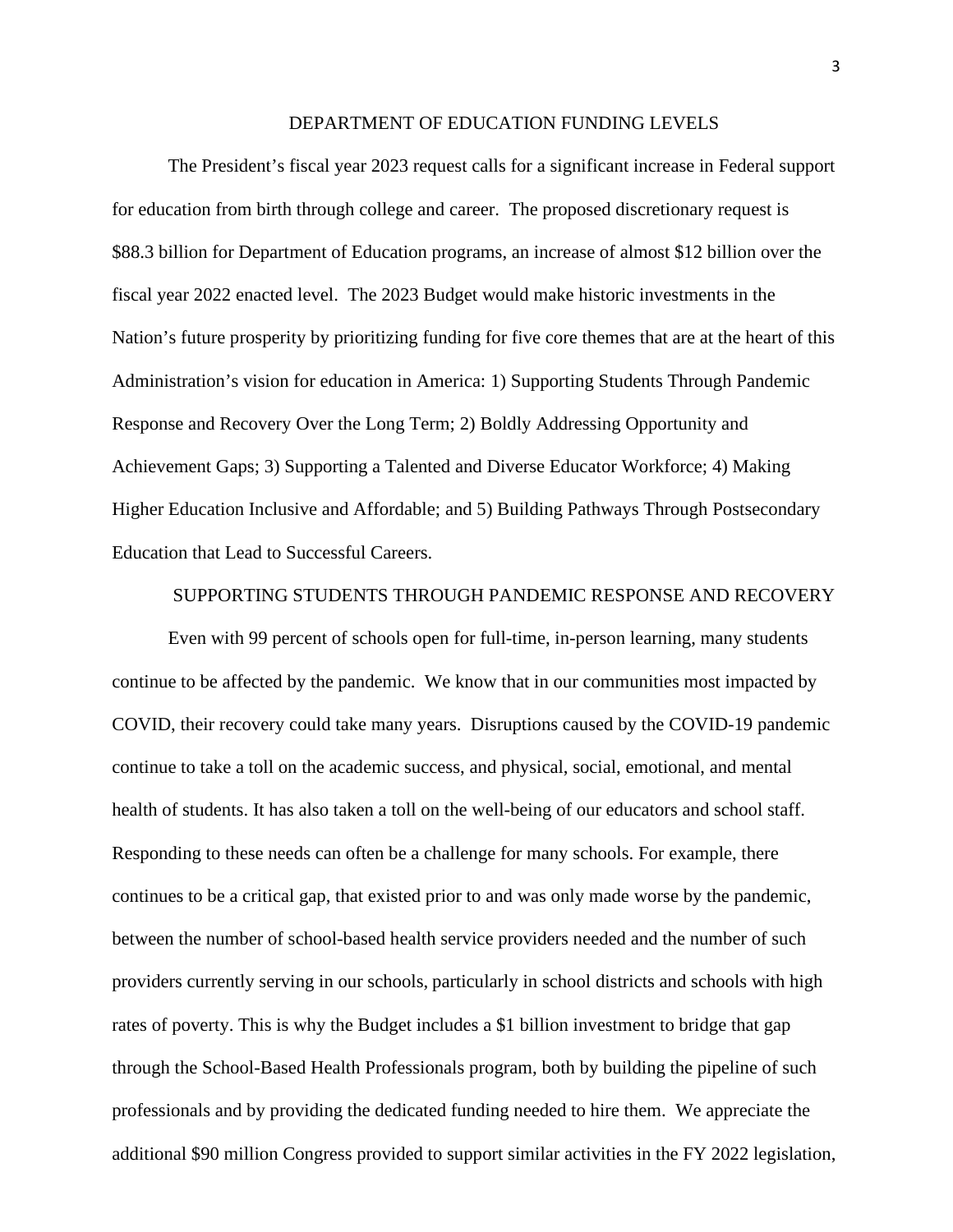and we are committed to building on this investment as more is still needed. The Administration estimates that our requested funding, together with State and local matching funds, would allow LEAs to hire an additional 21,000 school counselors, nurses, social workers, and school psychologists.

Our request further supports students through pandemic response and recovery by including \$468 million to dramatically expand the Full-Service Community Schools (FSCS) program. A 2020 study from the Rand Corporation, Illustrating the Promise of Community Schools: An Assessment of the Impact of the New York City Community Schools Initiative, found that community schools in New York City had a positive impact on student attendance, on-time grade progression, high school graduation rates, disciplinary incidents for elementary and middle school students, math achievement, credit accumulation for high school students, shared responsibility for student success at elementary and middle schools, and students' sense of connectedness to adults and peers for elementary and middle school students. Additional studies have found similar outcomes for evidence-based approaches to Full-Service Community Schools. Our request would allow the Full-Service Community Schools program to create an estimated 800 new community schools serving up to 2.4 million additional students, family members, and community members in districts that want to advance this approach.

For districts that may not have the capacity to implement the broader community schools approach supported by FSCS, this request also includes \$25 million for the provision of integrated student supports (ISS), one of the pillars of evidence-based approaches to community schools. ISS grants would help provide access to services that meet the social, emotional, mental and physical health, and academic needs of students and families through cross-agency efforts and partnerships between districts and with community-based organizations.

BOLDLY ADDRESSING OPPORTUNITY AND ACHIEVEMENT GAPS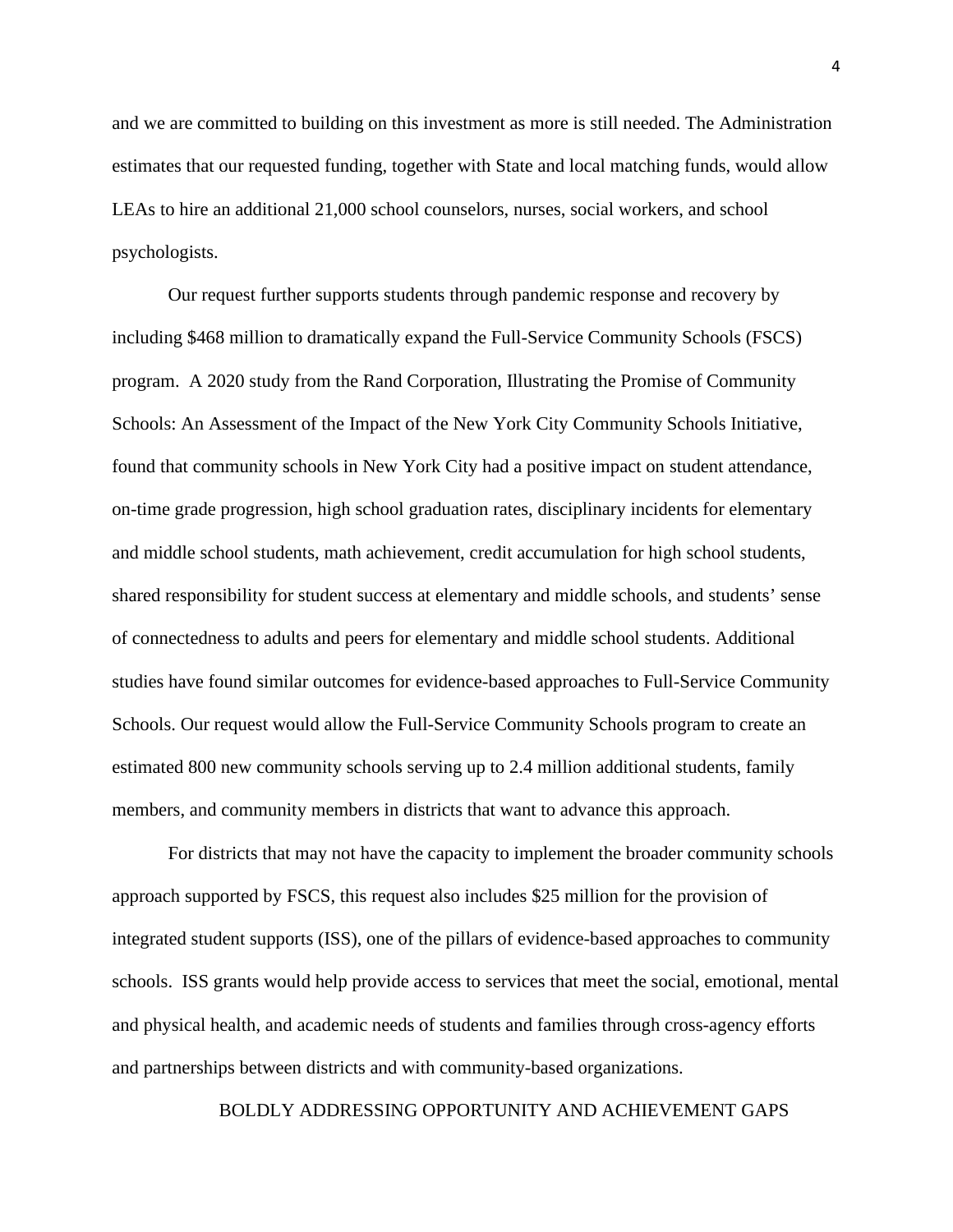Even before the pandemic, too many elementary and secondary school students faced daunting barriers to receiving a high-quality education. This budget seeks to remove those barriers by providing the resources needed so that every student can be successful. Core to that effort is Title I, which helps schools provide students from low-income communities the learning opportunities and supports they need to succeed. This budget boosts funding for Title I by \$19 billion over fiscal year 2022 through a mix of discretionary and mandatory funding. This substantial new support for the program, which serves 25 million students in nearly 90 percent of school districts across the Nation, would be a major step toward fulfilling the President's commitment to addressing long-standing funding disparities between under-resourced schools – which disproportionately serve students of color – and their wealthier counterparts. The Budget also includes a first-time \$30 million investment to improve education and outcomes for children and youth in foster care, one of our most vulnerable populations.

The President and I are committed to ensuring that children and youth with disabilities receive the services and support they need to thrive in school and graduate ready for college and career. I am very excited that our request provides an additional \$3.3 billion over 2021 enacted levels – which would be the largest two-year increase ever outside of the American Rescue Plan – for Individuals with Disabilities Education Act (IDEA) Grants to States, with a total of \$16.3 billion to support special education and related services for students in grades Pre-K through 12. The Budget also nearly doubles funding to \$932 million for IDEA Part C grants, which support early intervention services for infants and families with disabilities that have a proven record of improving academic and developmental outcomes. The increased funding would support States in implementing critical reforms to expand their enrollment of underserved children, including children of color, children from low-income backgrounds and children living in rural areas. The increase for Part C includes \$200 million to expand and streamline enrollment of children at risk of developing disabilities, which would help mitigate the need for more extensive services later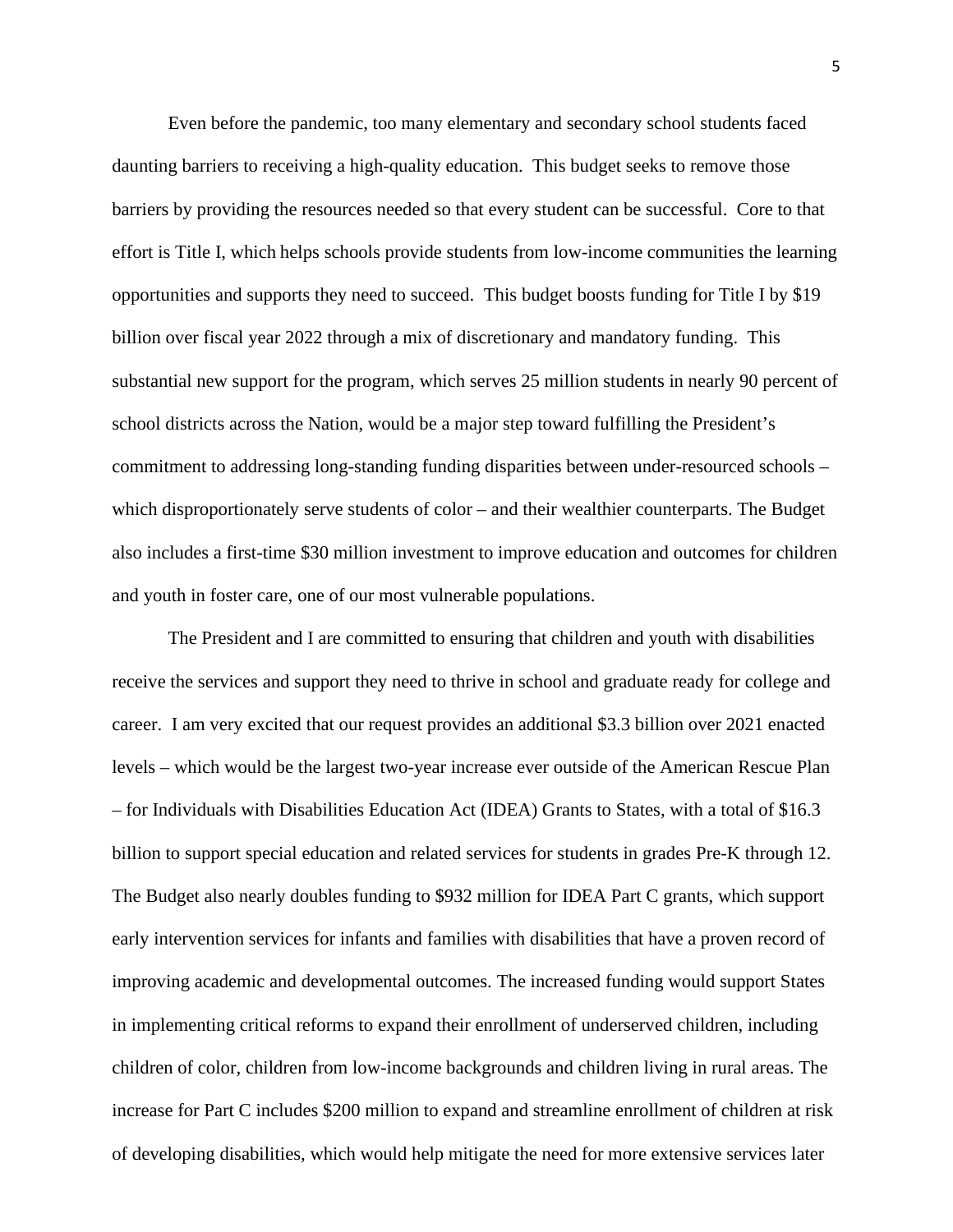in childhood and further expand access to the program for underserved children. In addition, our request includes a sizeable increase for the Preschool Grants program. More than 80 percent of children participating in the Preschool Grants program have demonstrated significant improvement in academic, behavioral and social and emotional outcomes, which is consistent with numerous studies that have found that the provision of special education and related services for preschool-aged children significantly improved outcomes in these areas.

Recent results from the National Assessment of Educational Progress continue to show significant achievement gaps remain between English Learners and their peers. This is directly tied to the educational opportunities and resources that are available to support their success. These barriers to a high-quality education are especially pressing, as many states and school districts have experienced an increase in arrivals of immigrant children, including refugees from countries impacted by war. Accordingly, this Budget includes a significant increase of \$244 million to the English Language Acquisition grants program, for a total fiscal year 2023 funding level of \$1.1 billion. Further, the increased investment proposed for fiscal year 2023 would greatly strengthen the Department's capacity to work with its State and local partners to elevate meeting the needs of English learners in the context of encouraging multilingualism as a necessary skill for success in our globally competitive economy.

# SUPPORTING A TALENTED AND DIVERSE EDUCATOR WORKFORCE

The Administration is committed to not only honoring educators but making sure they are treated with the respect and the dignity they deserve. In addition to promoting supportive working conditions and welcoming educators' voices as critical partners to improve education, we must make sure education jobs are ones that people from all backgrounds want to pursue.

For decades, the education sector has faced shortages in critical staffing areas, such as special education and bilingual education, disproportionately impacting students of color and students from low-income backgrounds. The COVID-19 pandemic and tight labor market have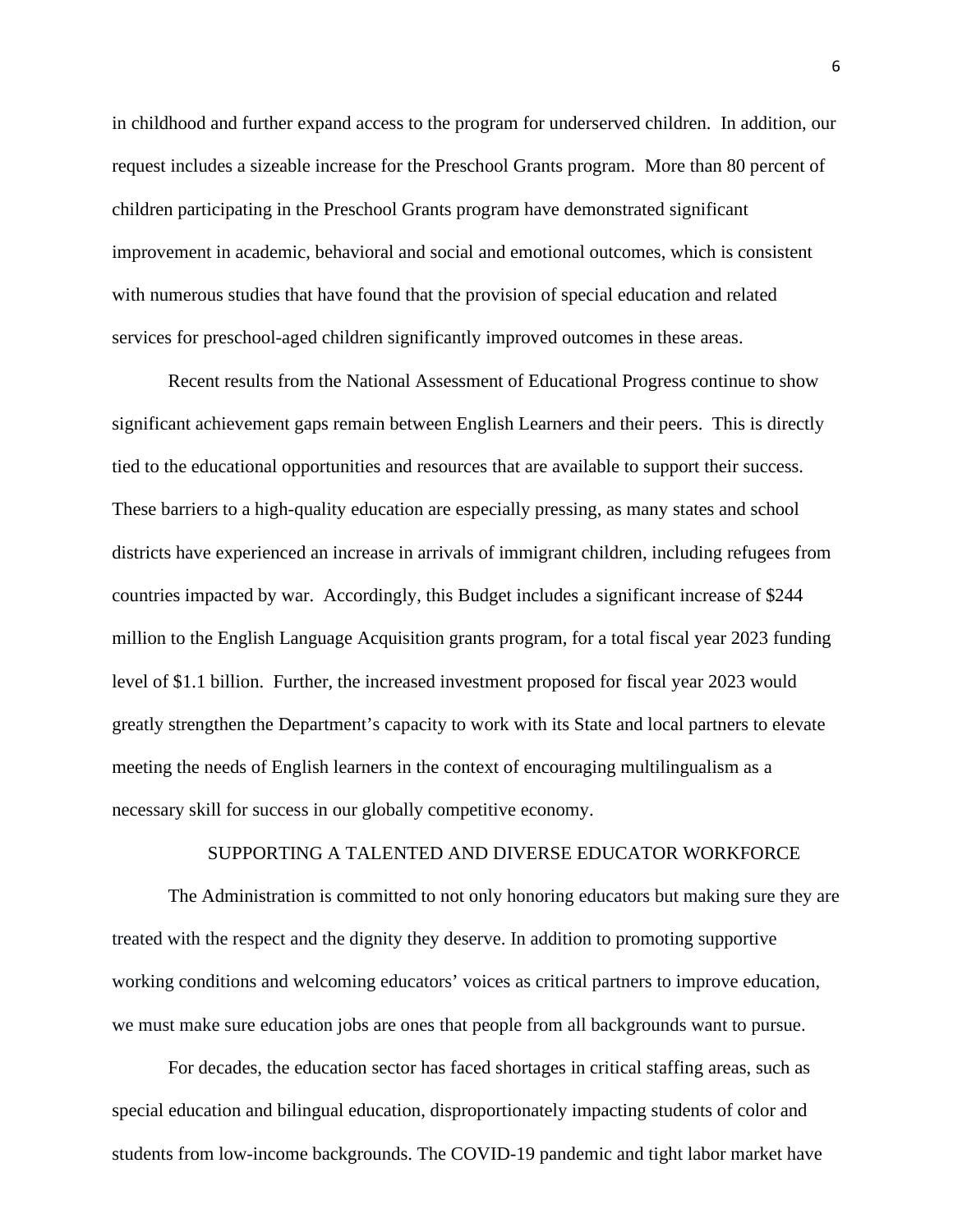made shortages worse. These shortages negatively impact the education students receive and continue to fall hardest on students in underserved communities. For example, teacher shortages in areas such as STEM, Career and Technical Education, and advanced placement and dual enrollment/early college programs can result in these high-quality pathways and opportunities being out of reach for students. In addition to comprehensive investments across several programs to support a diverse and well-prepared pipeline of educators, the Budget includes \$514 million for the Education Innovation and Research program, including \$350 million focused on identifying and scaling models that improve recruitment and retention of staff in education. These funds would support innovative efforts to improve resources and support for educators, provide teacher access to leadership opportunities that improve teacher recruitment and retention, and expand the impact of great teachers within and beyond their classrooms.

Other key investments include \$132 million for Teacher Quality Partnership grants to effectively prepare aspiring teachers by supporting pathways into the profession such as highquality teacher residencies and Grow Your Own programs, that improve educator diversity, effectiveness, and retention; \$250 million for IDEA, Part D, to support the pipeline of special education teachers and personnel; and \$20 million for Augustus Hawkins Centers of Excellence to support teacher preparation programs at Historically Black Colleges and Universities (HBCUs), Tribally-Controlled College and Universities (TCCUs), and minority-serving institutions (MSIs). We are incredibly appreciative that fiscal year 2022 appropriations provided first time funding for the Augustus Hawkins program to support teacher preparation programs at these institutions. Recognizing that school leaders are second only to classroom teachers among school factors that affect student learning, our request includes \$40 million in funding for the reauthorized School Leader Recruitment and Support program to improve the recruitment, preparation, placement, support, and retention of effective principals and other school leaders in underserved schools.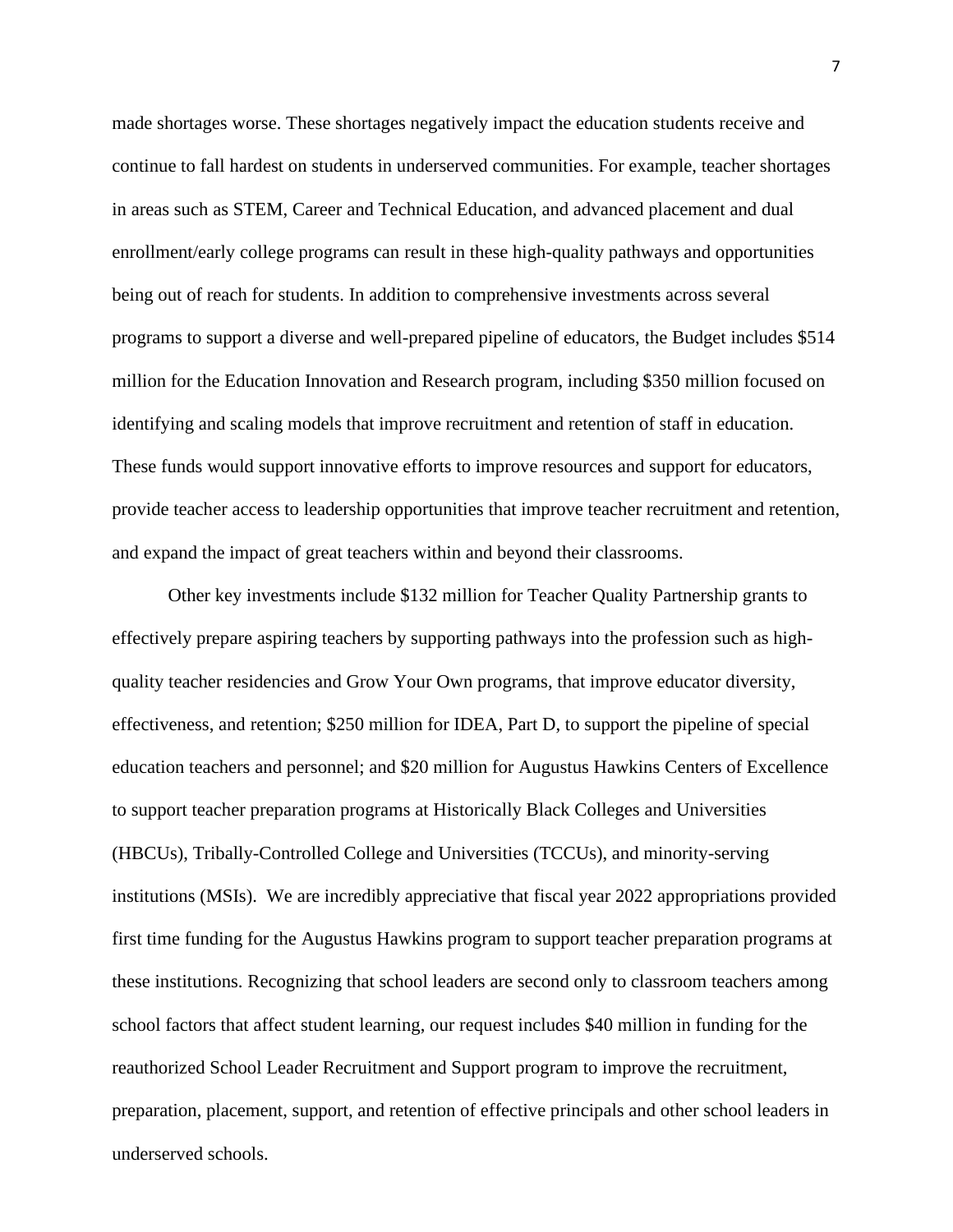#### MAKING HIGHER EDUCATION INCLUSIVE AND AFFORDABLE

Too many students today are deciding that a postsecondary education is out of reach. That is unacceptable. To make higher education more inclusive and affordable, the Budget increases the maximum Pell Grant by \$1,775 over the 2022-2023 award year through a mix of discretionary and mandatory funding, helping an estimated 6.7 million students from low- and middle-income backgrounds overcome financial barriers. This historic increase is one piece of the Budget's comprehensive proposal to double the maximum Pell Grant by 2029. The Administration continues to support expanding federal student aid, including Pell Grant eligibility, to students who are Deferred Action for Childhood recipients – commonly known as DREAMers – and we are committed to working with Congress to advance this goal

Any approach we take to postsecondary education must put students and families first. Too many people currently see our student aid delivery system as broken, with a few, but notable, bad actors taking advantage of students looking to get ahead and student aid systems that have not kept pace with today's demands. Our request will improve the services we provide students and families to help them pay for college through a historic investment in Student Aid Administration. We are requesting \$2.65 billion to administer the Federal student aid programs in fiscal year 2023, an increase of \$620 million over fiscal year 2022 enacted. Specifically, the increase will allow us to implement customer service and accountability improvements to student loan servicing and ensure the successful transition from the current short-term loan servicing contracts to a more stable long-term servicing environment. The increase is also critical to ensure full implementation of the FAFSA® Simplification Act for the 2024–25 award year.

Of course, access to higher education is just one piece of the puzzle. It is also critical to help students obtain the support they need to be successful, and to provide institutions with resources to ensure their students' success. Just as so many students do not seek education beyond high school, too many start but don't complete their postsecondary degree or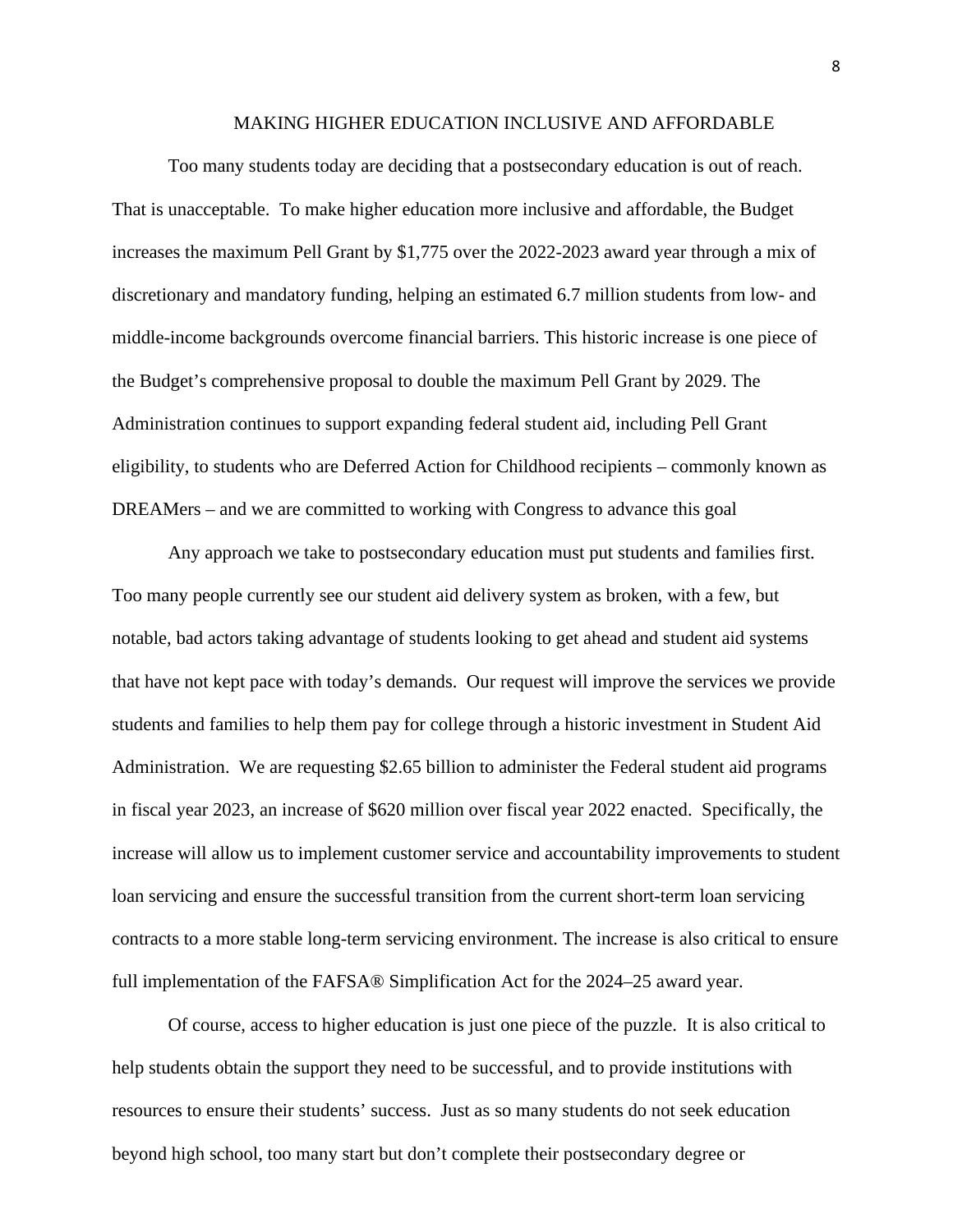certification. The President and I are committed to not only ensuring an education beyond high school is accessible and affordable, but that students are provided equitable access to resources and supports to persist and complete. The Budget supports strategies to improve the retention, transfer, and completion rates of students by creating a Retention and Completion Grant program in the Fund for the Improvement of Postsecondary Education. The Budget also promotes academic success by providing critical resources to support students' basic needs, including a \$30 million increase to institutions providing affordable child care for student parents with lowincomes. The request includes significant increases for Federal TRIO programs and GEAR UP to expand services that promote access and completion in postsecondary education for underserved individuals. The Budget would also enhance institutional capacity at HBCUs, TCCUs, MSIs, and low-resourced institutions, including community colleges, by providing an increase of \$703 million over the 2022 enacted level. This funding includes a \$450 million initiative to expand research and development infrastructure at four-year HBCUs, TCCUs, and MSIs.

# BUILDING PATHWAYS THROUGH POSTSECONDARY EDUCATION THAT LEAD TO SUCCESSFUL CAREERS

While increased funding for student aid and higher education is vitally important, the key to access and affordability really begins before any student applies to college. It begins in high school and even earlier. This is why the President's Request would help create stronger college and career pathways between our Pre-k through grade 12 systems, our two- and four-year colleges and universities, and our workforce partners. We are requesting \$200 million for a new Career-Connected High Schools Initiative within Career and Technical Education National Programs, to provide competitive grants that support partnerships between local educational agencies, institutions of higher education (including community colleges), and employers to support early enrollment in postsecondary and career-connected coursework; work-based learning opportunities; and academic and career-connected instruction across the last two years